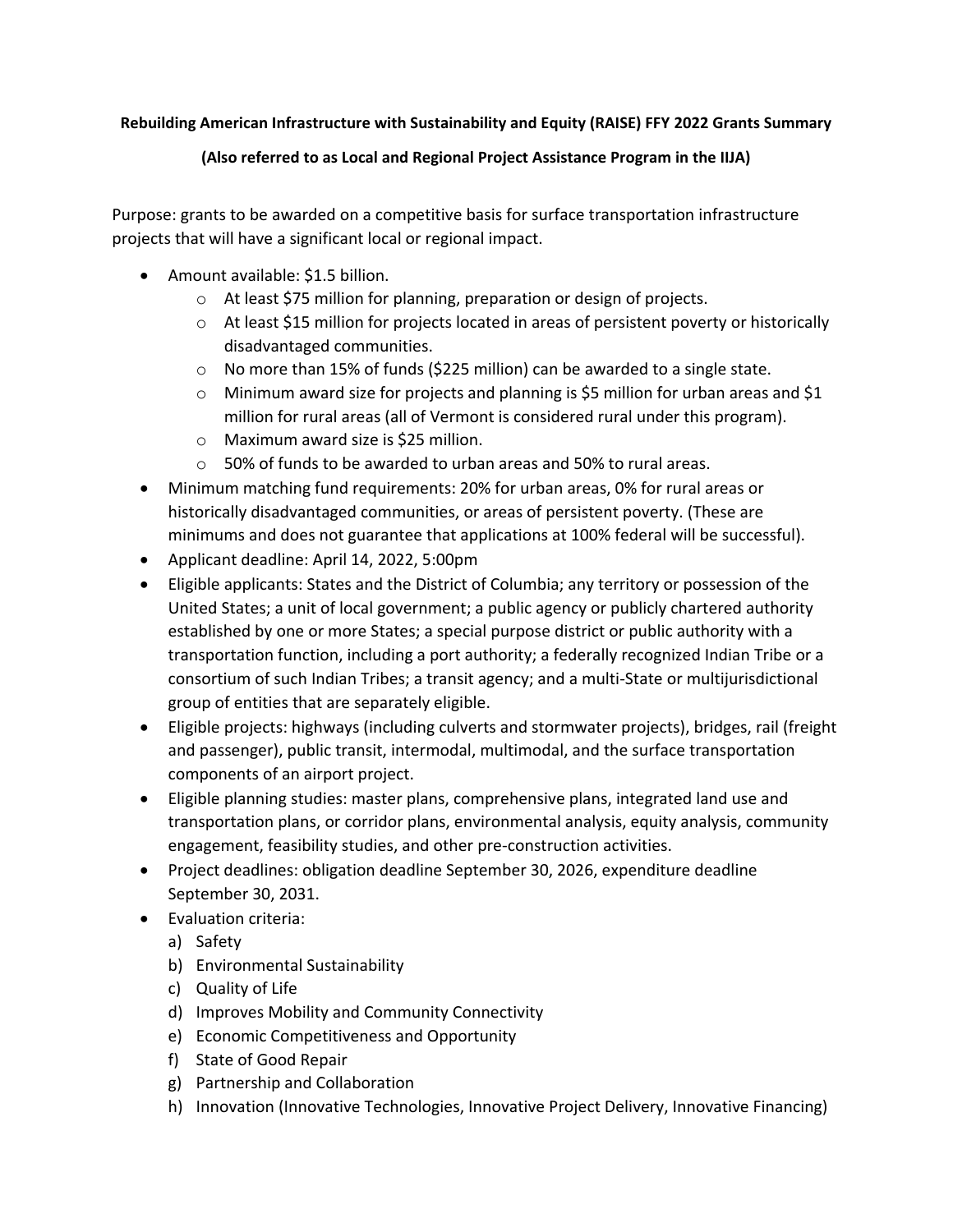- i) Project Readiness (Project Schedule, Required Planning and Environmental Approvals, Assessment of Project Risks and Mitigation Strategies
- j) Benefit Cost Analysis
- Other evaluation criteria based on U.S. DOT priorities:
	- $\circ$  Reduction in carbon and climate change impacts (greenhouse gas reduction goals, promote energy efficiency, support fiscally responsible land use and transportation efficient design, increase use of lower-carbon travel modes such as transit and active transportation, incorporate electrification or zero emission vehicle infrastructure, increase climate resilience, support domestic manufacturing, incorporate lower-carbon pavement and construction materials, reduce pollution, and recycle or redevelop brownfield sites).
	- o Address environmental justice, particularly for communities that disproportionally experience climate change-related consequences. Focus on Executive Order 14008, Tackling the Climate Crisis at Home and Abroad (86 FR 7619), which targets at least 40 percent of resources and benefits towards low-income communities, disadvantaged communities, communities underserved by affordable transportation, or overburdened communities.
	- $\circ$  Racial equity. Focus on projects that proactively address racial equity and barriers to opportunity, including automobile dependence as a form of barrier, or redress prior inequities and barriers to opportunity.
	- $\circ$  Creation of good-paying jobs with the free and fair choice to join a union and the incorporation of strong labor standards and training and placement programs, especially registered apprenticeships and Local Hire agreements, in project planning stages. Projects that incorporate such planning considerations are expected to support a strong economy and labor market.

## Definitions:

*Areas of Persistent Poverty* - any county that has consistently had greater than or equal to 20 percent of the population living in poverty during the 30-year period preceding November 15, 2021, as measured by the 1990 and 2000 decennial census and the most recent annual Small Area Income Poverty Estimates as estimated by the Bureau of the census11; (2) any census tract with a poverty rate of at least 20 percent as measured by the 2014-2018 5-year data series available from the American Community Survey of the Bureau of the Census12; or (3) any territory or possession of the United States. A county satisfies this definition only if 20 percent of its population was living in poverty in all three of the listed datasets: (a) the 1990 decennial census; (b) the 2000 decennial census; and (c) the 2020 Small Area Income Poverty Estimates. DOT will list all counties and census tracts that meet this definition for Areas of Persistent Poverty on the RAISE website at [www.transportation.gov/RAISEgrants/raise-app-hdc](http://www.transportation.gov/RAISEgrants/raise-app-hdc)